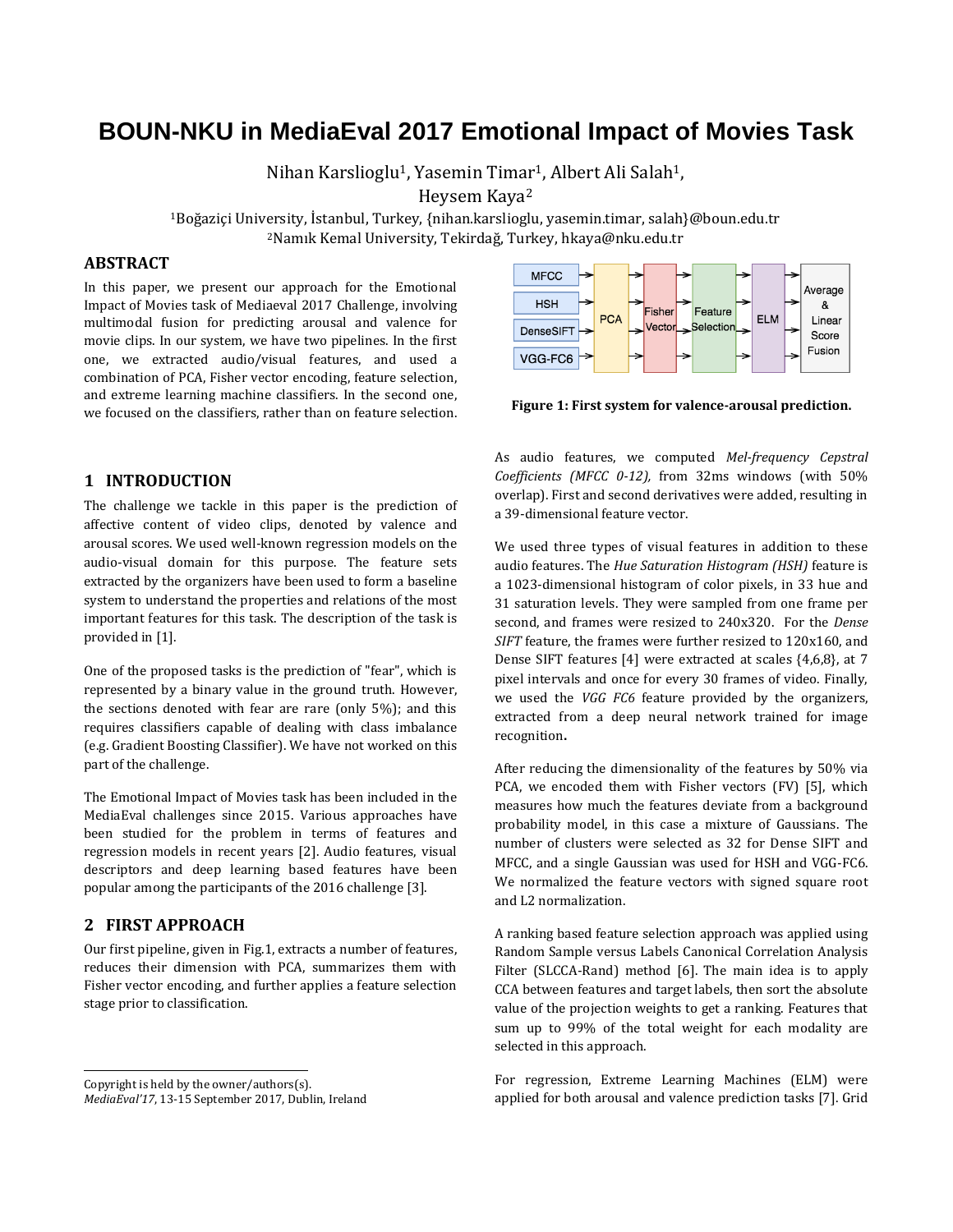search is applied to find the best parameters of ELM. Regularization coefficient was searched from the range of [0.01,1000] with exponential steps. Radial basis function (RBF) and linear kernels were tested. The RBF kernel scale parameter is optimized in the range of [0.01,1000], also with exponential steps. Pearson Correlation Coefficient (PCC) is taken as performance measure, and optimized over 5-fold cross validation on the development partition. Results in Table 1 are obtained on the test set, for which the ground truth was sequestered.

#### **3 SECOND APPROACH**

Our second approach used audio and visual features presented by the organizers, without any dimensionality reduction. Dimensionalities are 1.582 for audio, and 1.271 for visual features, respectively. Early fusion of the visual features (except FC6) are fed to Random Forest and support vector regressors (SVR). Hyper parameters are explored with grid search. For SVR, the cost and gamma parameters range from 0.001 to 100. For Random Forests, the number of trees range from 100 to 1000, and the maximum number of features per tree from 3 to 20. Five train and test folds (balanced according to duration and fear labels) are defined to ensure that each movie appears in either in the train set or the test set. The best regressors were chosen via grid search, and tested on each fold to evaluate the performance on a subset of the development set. According to MSE and PCC scores on each fold, the regressors are trained with the best group. The audio and visual subsystem scores are fused with simple averaging, and the scores for a given movie are smoothed with Holt-Winters exponentially weighted moving average method [8]. The pipeline is visually presented in Figure 2.

### **4 RESULTS AND ANALYSIS**

We submitted five runs for the valence/arousal prediction task. The first run is the average scores of MFCC, HSH, Dense SIFT and VGG-FC6 subsystems, and obtains our lowest MSE on the valence task.



**Figure 2: Pipeline without dimensionality reduction.**

The second run is a linear weighted combination of the predictions used in the first run. In the third run, while an average of MFCC and FC6 are computed for valence, the average of MFCC, HSH and FC6 are computed for arousal. In the fourth run, linear combination scores of MFCC, Dense SIFT and FC6 are computed for valence, and linear combination scores of MFCC, HSH and FC6 are computed for arousal. For the fifth run, the regression pipelines are selected after grid search, resulting in four separate SVRs with RBF kernels (with best scoring hyper parameters from cross-validation). AV scores of test-set data are fused and smoothed to generate the run outputs.

| <b>Table 1: Arousal/Valence Prediction Results (MSE)</b> |  |  |
|----------------------------------------------------------|--|--|
|                                                          |  |  |

| Run | Approach                     | Arousal    |            | Valence                                      |            |
|-----|------------------------------|------------|------------|----------------------------------------------|------------|
|     |                              | <b>MSE</b> | <b>PCC</b> | <b>MSE</b>                                   | <b>PCC</b> |
|     | 1, simple avg.               |            |            | $0.1231$ 0.1289 0.1859 0.0263                |            |
| 2   | 1, weighted comb.            |            |            | $0.1433 \mid 0.0986 \mid 0.2249 \mid 0.0464$ |            |
| 3   | 1, selective avg.            |            |            | 0.1237 0.1046 0.1889 0.0386                  |            |
| 4   | 1, linear selective<br>comb. |            |            | $0.1434$ 0.0990 0.2251 0.0460                |            |
|     | 2, smoothed                  |            |            | 0.1126 0.2186 0.1881 0.0904                  |            |

When we compare Run1 and Run2 from Table 1, we can say that combining all features from the first approach with simple average fusion method is better than combining them with weighted fusion technique for arousal task but this situation is opposite for valence in terms of PCC. Comparing Run1 with Run3 and Run4, Dense Sift is important for better arousal prediction in PCC metric. Run1 shows that fusing all features from the first approach with simple averaging method gives the best MSE result for valence. The best results are obtained in Run5 for arousal prediction for two metrics. PCC result of Run5 for valence is also the best result between the other runs. We also observe that prediction of arousal is more accurate compared to valence.

The computation power of our computer is limited in terms of time and memory. Therefore we plan to choose more components for higher explained variance for PCA and more clusters for GMM for the first 4 runs in our future works. In addition to this, we plan to employ CCA to extract arousal and valence correlates as mid-level features, so as to optimize PCC and MSE measures simultaneously.

#### **ACKNOWLEDGMENTS**

This work is supported by Bogazici University Project BAP 16A01P4 and by the BAGEP Award of the Science Academy.

#### **REFERENCES**

[1] E. Dellandréa, M. Huigsloot, L. Chen, Y. Baveye, M. Sjöberg. "The MediaEval 2017 Emotional Impact of Movies Task," *Proc. of the MediaEval 2017 Workshop*, Dublin, Ireland, Sept. 13-15, 2017.